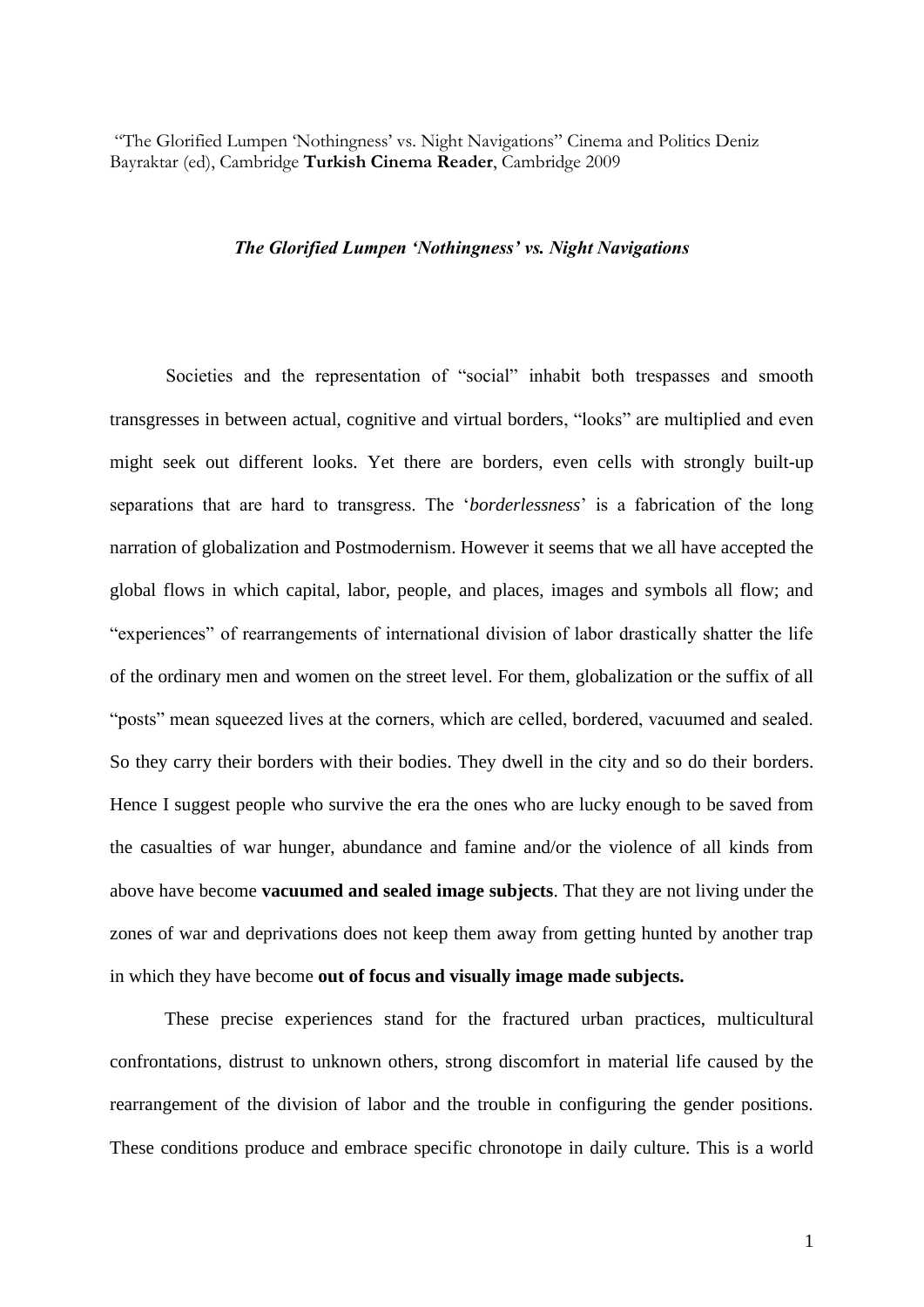wide phenomenon after the 80s, yet within the context of brief comparative study of the films after 90s, I basically focus on the Turkey's cinema of this specific chronotope.

After mid 90's we have come across diverse and conflicting tracks in Turkey's cinema. Some of them seem to be significantly apolitical, individualistic, self oriented films. However we also observe some considerable amount of films that seek for some answers to the silent tension of loosened societal and mounted nationalistic, fascistic 'post' times. On the one hand it is the cinema of vacuumed and sealed image subjects of city with glorified, alienated, remote and lumpen 'Nothingness'. On the other hand it is a search for confrontations and encounters that I like to call night navigations and dream stalk.

After the 80s the new arrivals' cinema have been changing the screen persona of the cities, bringing about unfamiliar sounds and looks into the cinema around the world. Their camera detours and walkabouts at the street level. The well-known spectacles of the cities have been fading out and becoming far and distant. We now have different scenes and different mappings from alleys. The looks and sounds seem to belong to the ones with different gravity seeing the 'not shown' and speaking the 'untold'. These are the films that inhale and exhale the city of insignificants and speak softly of the minor histories. And there is another emergent course of films that are searching for new looks and poetics from this geography and history and creating their own way of telling and showing.

When we focus on the cinemas of 1990s and after, I think these new arrivals' cinema is based on the horizons of all diverse forms of survival, struggle, resistance and negotiation experiences of everyday life. They are coming from the experiences of the other side and telling the stories of morphing encounters and habitations, and of the passengers who do stand by for some time and/or coexist simultaneously.

The new arrivals' cinema is about the terminal chronotope of today. It is basically related to the new experiences under the re-organization and re-distribution of labor.<sup>i</sup> Tragic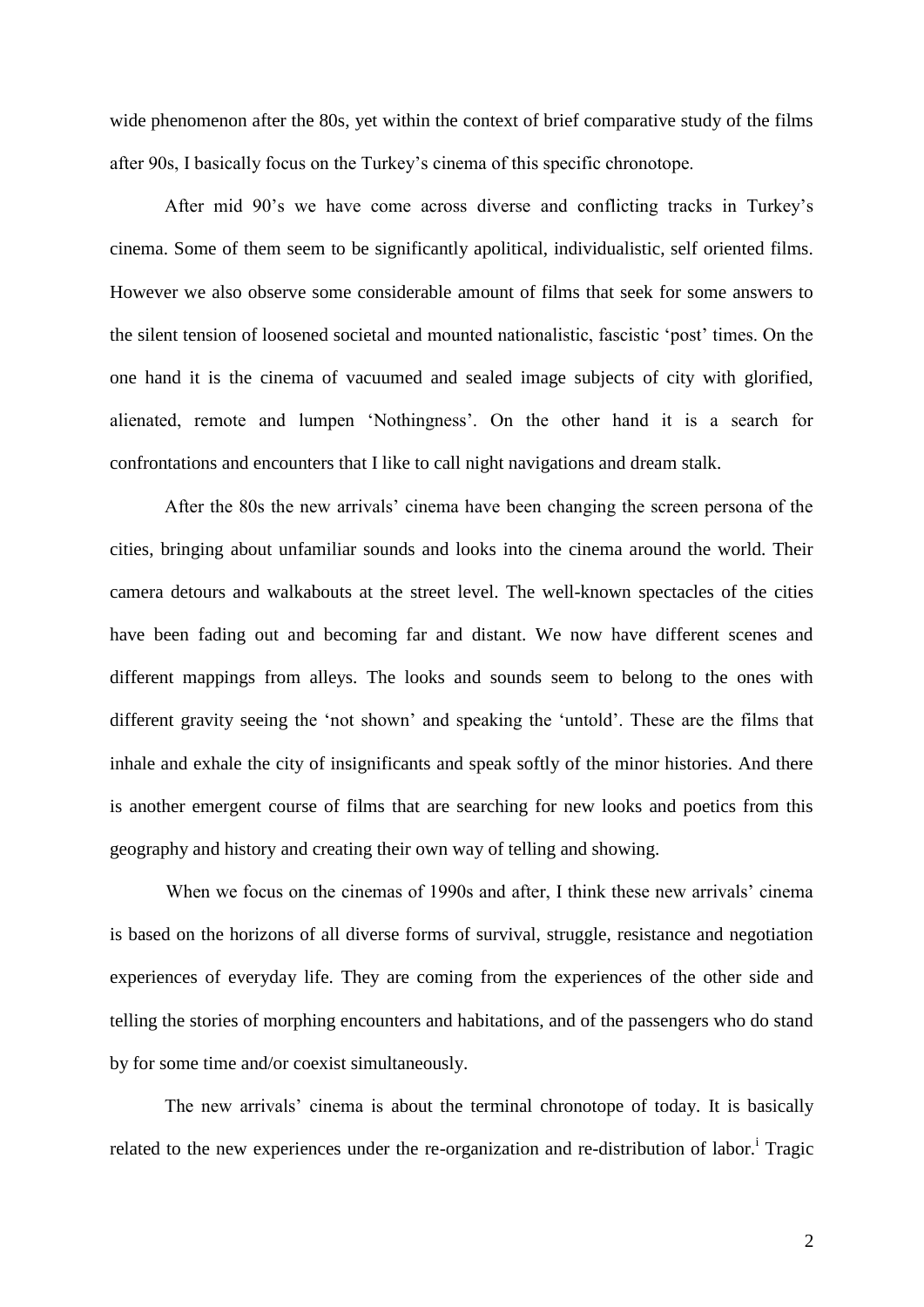experiences of gluttonous capitalism eating its children greedily are apparently witnessed in many films coming from different countries<sup>ii</sup>. The outcast of the city scenes and the human leftovers, as I prefer to call, try to survive and struggle within the experiences of inner city conflicts.<sup>iii</sup> Again "speech", "human touch" and "meanings of being a part of the society" are all faded out, especially in Ponds' films<sup>iv</sup> but also, with different components in Haneke and Demirkubuz films. The films mentioned above are just a few examples from the new arrivals' cinema. We can call this new tendency the look of the *outsiderness*. Obviously this state of "*outsiderness*" does not come from national, ethnic or diasporic identity positions. It is more related to the situational stand in life experiences in these particular time and space relationships, which create an eye-level look of persons walking on the streets. These films belong to the "outsiderness" of deep insiders, whose origin of geography, nationality, region and/ or their ethnic and even religious identities or boundaries do not matter. These new arrivals' directors are the aliens of the juncture and keep produce awkward looks from different point of views. Some of them are like night navigators; they walk in the darkness, show the dark and gloomy world of these cities.<sup>V</sup> In Turkey, some are not only filmnoirish but also attach themselves deeply to the violent lumpen world and glorify it. <sup>vi</sup> Some are the stubborn storytellers of nightmares in the age of dystopias such as Haneke, and Seidl's films.<sup>vii</sup> We become widely awake and susceptible to our immunization to alienation when the cold, merciless, brutal capitalism and its bourgeois' class manifest themselves. Demirkubuz's films from Turkey murmur the alienation and never-ending boredom in daily dystopias of lower classes in the same picture. Interestingly both in Demirkubuz and Haneke films, TV is on as a background text almost all the time while all wild and uncanny things are happening. The main difference between Demirkubuz and Haneke is the blaze and stubbornly indifferent attitude of Demirkubuz to society, to class conflicts and to the political background of his stories and political consciousness of Haneke. However, some insist on the possibilities and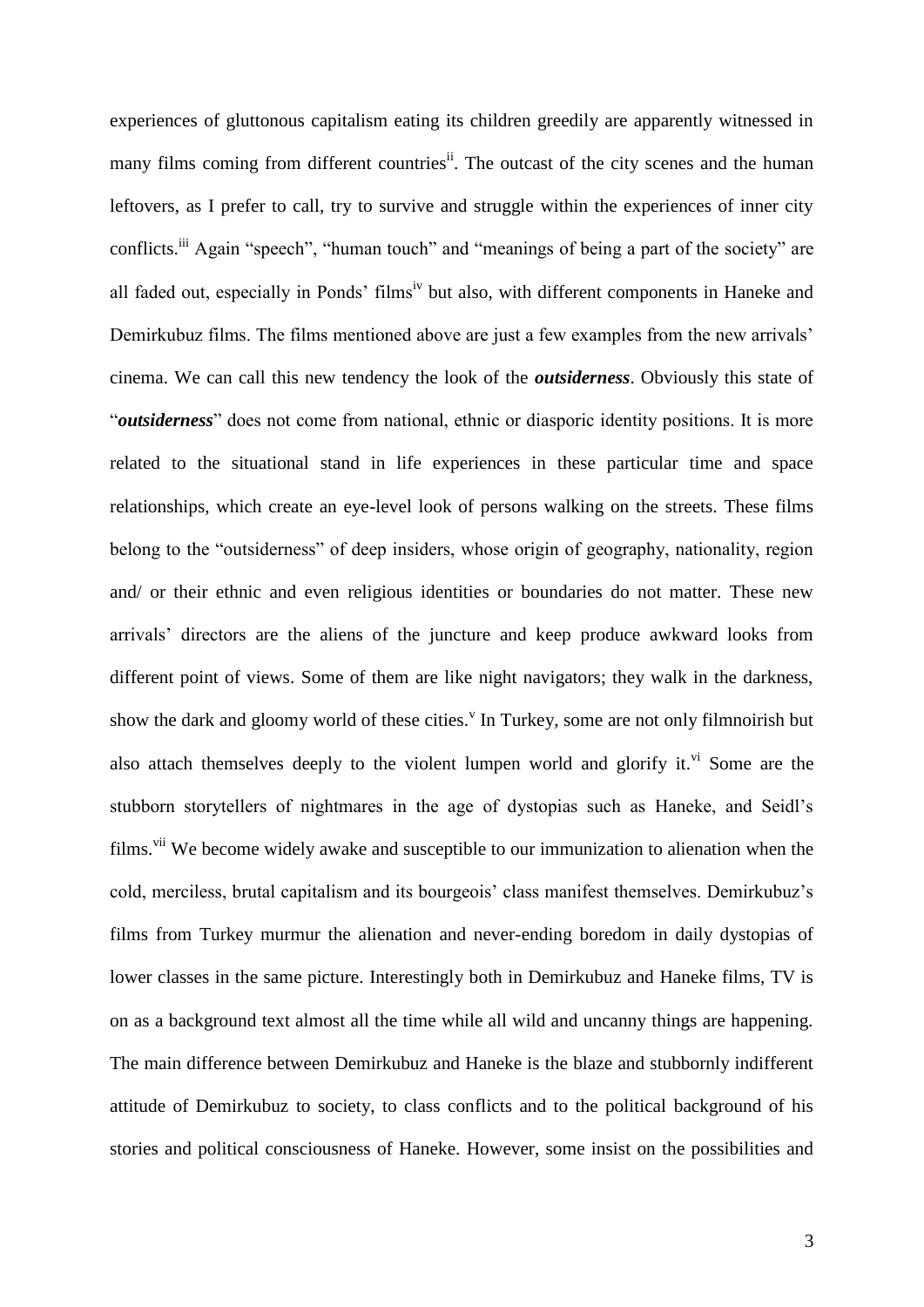spaces of hopes. Godard always declares, in each of his films, where to look to see the hope. We can find some hope in Kechiche's, Guediguian's, Ulucay's Akay's, Akın's Aksu's and Özpetek's films<sup>viii</sup>.

So the narratives of culture, history and literature, both centrifugal and centripetal, have become present in these maps and, as Bakhtin renders: "behind each static multiformity, there is multitemporality" (1986:28). Dynamic and changeable space is interrelated with time and society in a dialectic relationship. We have the opportunity to comprehend the chronotopes of 90s and after, and follow up the differences and similarities. What is striking in the films of the 90s, and 2000s including the Turkey's cinema, is that this specific chronotope is now, widespread. When we look at the dark, crowded and poor streets of different parts of Europe, we sense whose territory is defined, who are excluded and how. Darkness and poverty encapsulate the invisible and through the veiled 'reality', we might see the off-screen spaces of different experiences holding the possibility for the dialogic encounter.

After the 80s but specifically from the 90s on, directors have adopted a style in which they have been able to capture the ongoing movement in the emergence and alterity of time in space. The unspoken or the empty text in heteroglossial, dialogical space is re-presented and re-produced as the off screen spaces in cinema: the vast zone of the social leftovers, untold/invisible experiences lay beyond screen stories. That becomes the most preferred approach for the last two decades of the Turkey's cinema as it becomes detectable in the cinema of a large and diverse geography, It is visible to see that it is not a nation base understanding of chronotope but it is a particular chronotope which is transnational, depending on certain histories of human experiences in capitalistic social formations, its material conditions and social forces that create multiformity and multitemporality.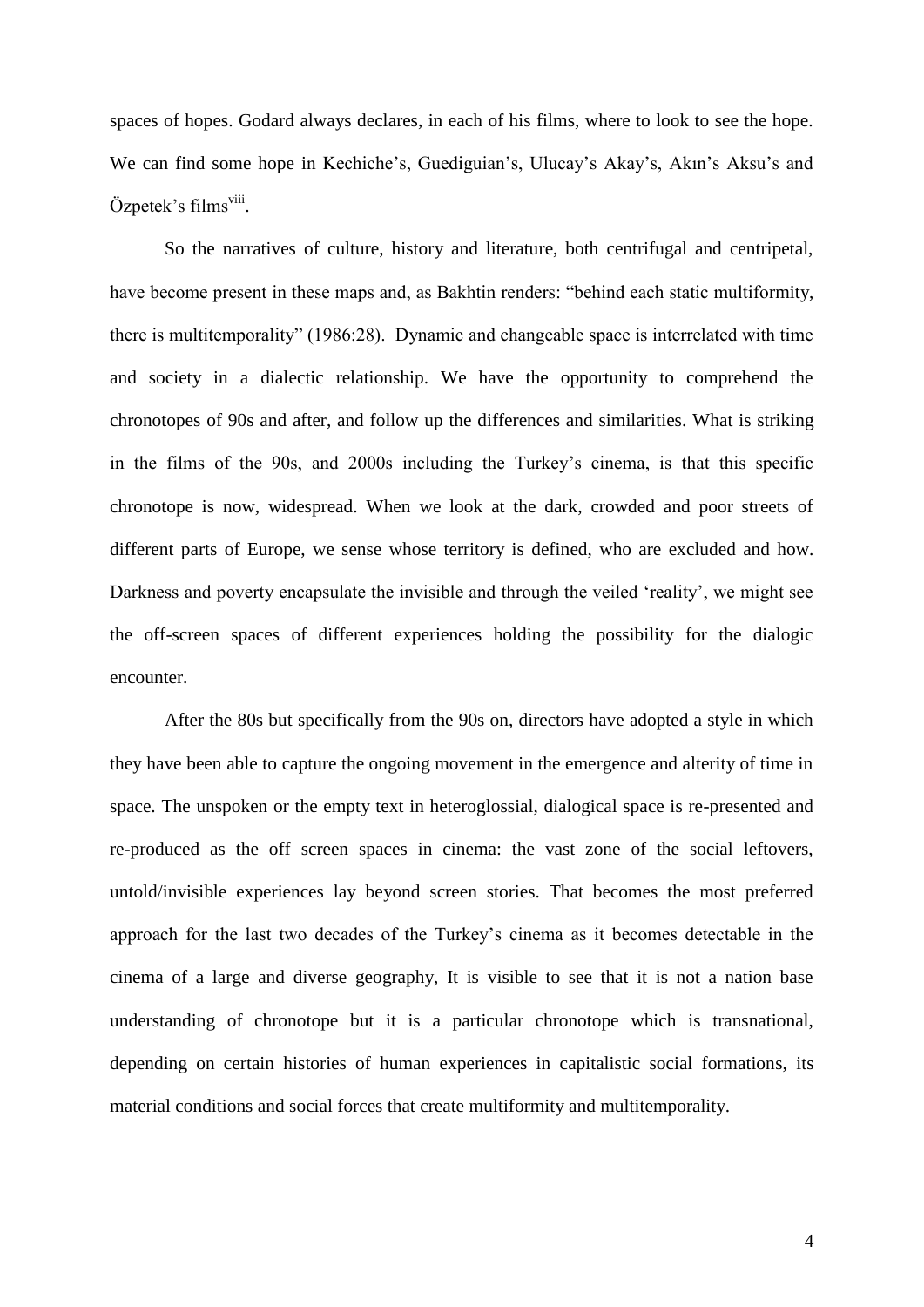The wholeness of the world system has made itself alive in the daily experiences of conflicts and co-existing struggle of binary oppositions. Altogether, it is a space, in which some need cognitive mapping to locate oneself in rapidly changing, cosmopolitan spatial oddness of shifting outsideness / insideness as it is questioned in Minh-ha's discussion (1989). For some others, it is the moment that we can not delay to question the writing and/or rewriting the history, while some, in shifted space and temporality, try to find a way to re-locate the 'self' in schizophrenic experiences in relation to 'self', 'spatial' and 'temporal' in order to produce something.

This altered film experience now has a larger geography and multi-layered temporality and there are many worlds in each, experienced and coded differently. Even in the same city diverse experiences flake and none of them is familiar to the other; they become foreign countries to each other. Yet the ones in different countries living under the same conditions capsulated and scattered in the vast horizons of the incomprehensible common experiences are the "citizens of the nobodies-land".

Coming from different parts, having different looks and sound some directors intend to uncover the veils of the city and capture the visions of the division of labor, poverty, unemployment, and life of the underclass of the differently located but polarized cities all around. So, one city speaks for all, as Lefebvre would say (1991). We can see that the directors challenge the convention by capturing the atmosphere of the world smashing, scattering and disorienting the ordinary people, yet, pull out these ordinary heroes and center them in their stories. They tell us long and uneven struggle of ordinary people. Not only their camera lowers its eye level, gets into the heart of experiences and shows us that their characters are not alone but also we witness the different regimes of film making from the aesthetic to the mode of production, that create a horizon for film making in which gay and lesbians, feminist and the left-wing work together.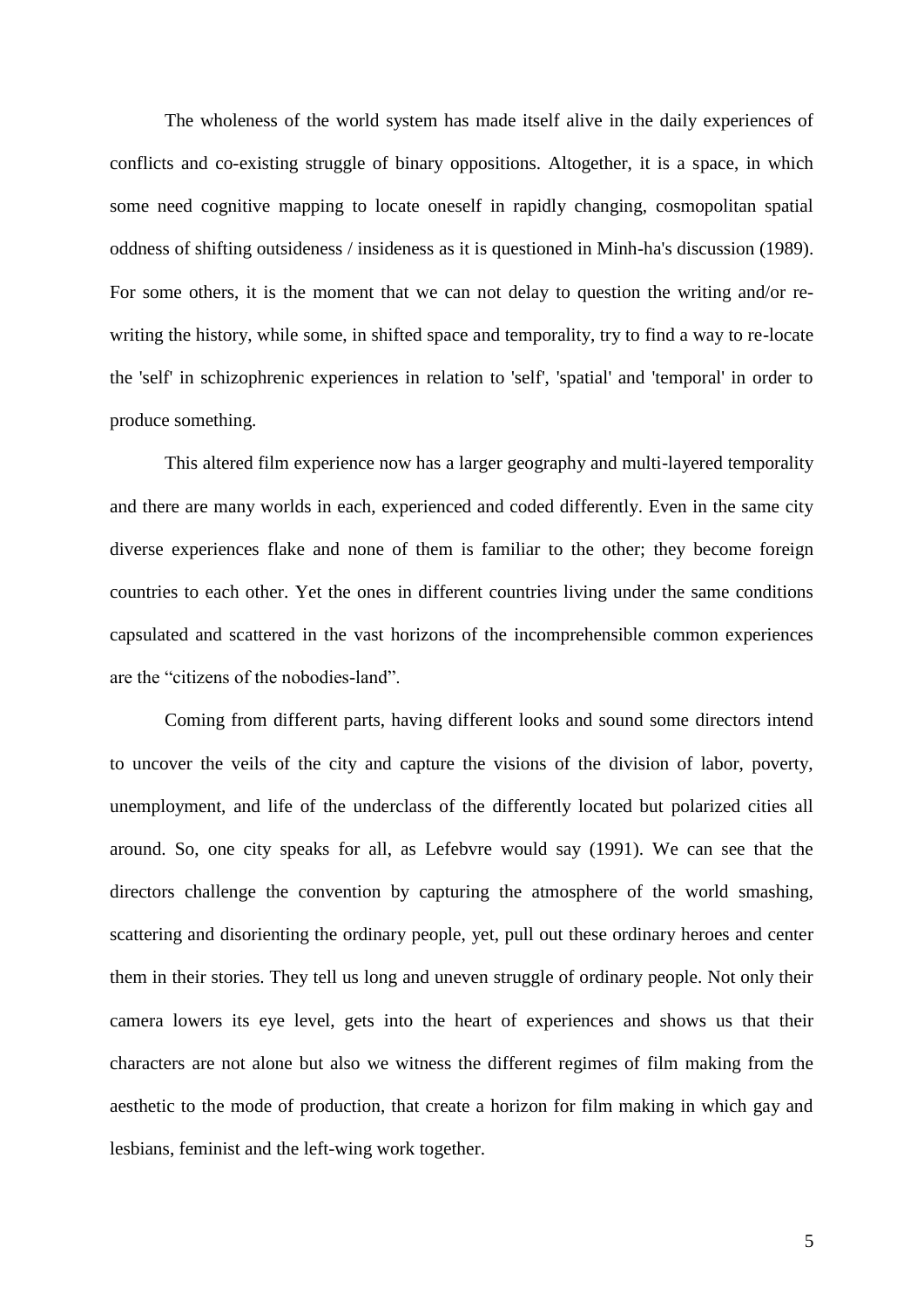They also ask for our look, not the gaze, at the polarized city, in which unemployed, underclass, either quietly and with hesitations, survive the inconvenient at the deserted corners of the city or become the pushed away ones and reserved in the projects in which city keeps its myth for "beauty", and "civilization" for the older myths and powers. While they are challenging these old myths they also demystify the stylized city by the production of time and space in their films. The new protagonist is a non-hero; s/he looks for sharable street life, which might have been lost somewhere on the street or in the history, in this vast land where lives are something disposable. They find their utterance and look in non-spaces. These have been significant examples of making films on the border, on the thin line in between unity and dissension, altering our views about temporality and spatiality.

Although I keep stressing the common grounds of the latest chronothop in new arrivals cinema we also witness something specific to the some of the films in Turkey. We can say great majority of the directors who came after 90s have started to make their films with this street laved camera, telling the minor stories of small people who are squeezed and smashed by the system without getting into analysis or questioning of the system. Yet directors like Dervis Zaim, Yesim Ustaoglu, Handan İpekci, Reha Erdem have always stressed their social and political consciousness.

Yesim Usataoglu and Handan Ipekci have questioned the social conflicts and bravely dealt with the question of 'others' and nationalism.<sup>ix</sup> Recently new directors, Cagan Irmak, Omer Ugur, have committed to question the era of September the  $12<sup>th</sup>$  which has been the strongest wound in society and told the stories from silently unremembered era which has been left behind as a far away world from another time, another place.<sup> $x$ </sup> With the upheavals, student and workers' movement, strikes and demonstrations on the one hand and violent attacks of radical rightwing youth, imprisonments, detentions, tortures and alleged or ruled lost and deaths on the other hand that led to the brutal coup. 60s and 70s were a different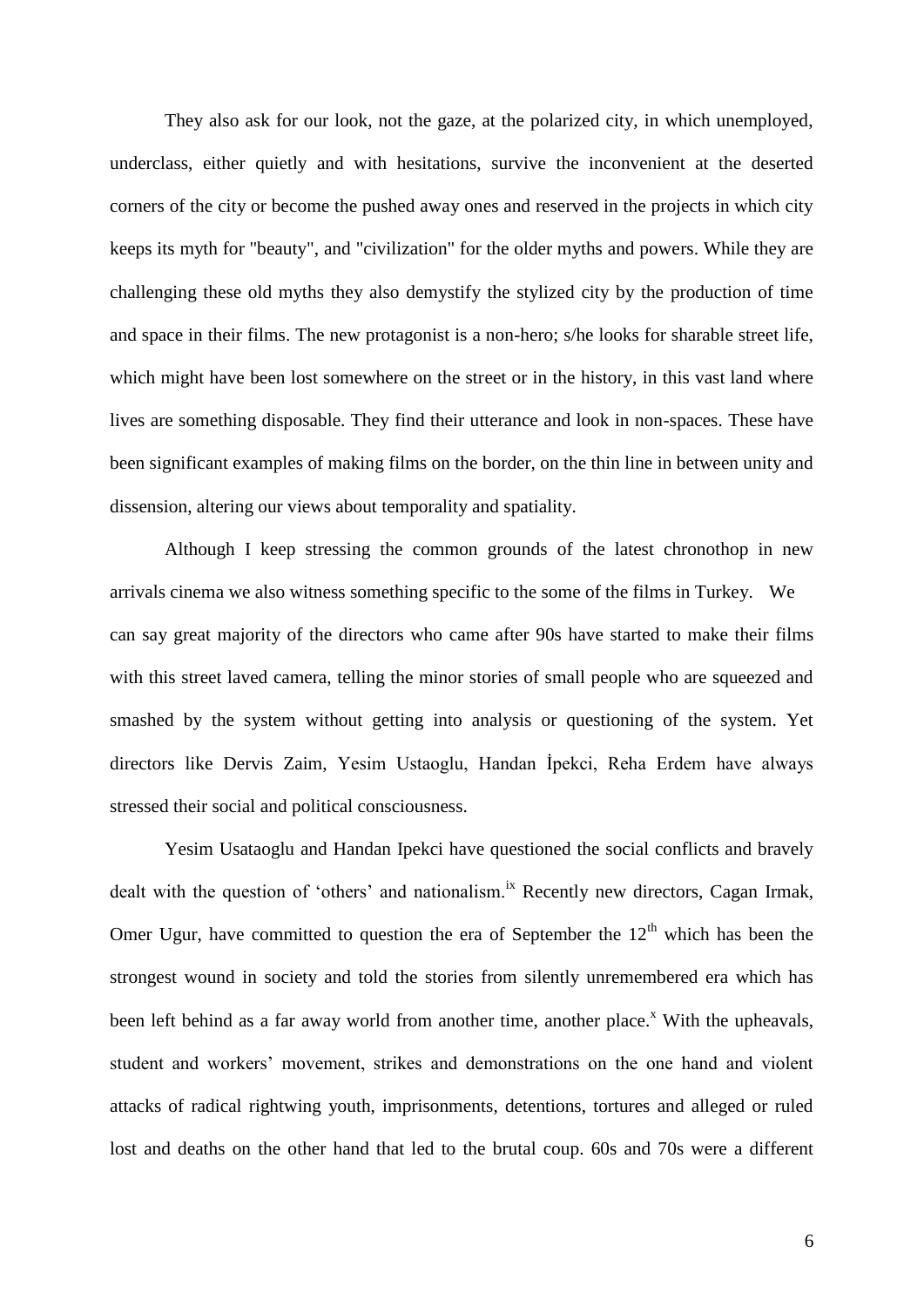world in Turkey as it was for the rest of the world. The whole opposition movements and left were sized to end and sour and poisoning memories were postponed and put in the boxes. Then we jump to the era of 80's, 'to the winds of desire of liberal economy' as it is all around world. These now films try to recall those years of the late 70s.

In 2000s Dervis Zaim and Ezel Akay have both started searching for a new forms of looking and showing and different ways of story telling. Zaim has been studying the archeology of history, society, time and space in his specific film poetry as pronounced in his trilogy: paper marbling (*Elephants and Grass/ Filler ve Cimen,* 2000), miniature, (*Waiting For Heaven/ Cenneti Beklerken* 2006) and calligraphy (forthcoming: working title *Dot*) He has also been dealing with the problems of a film maker as a person and his responsibilities toward his personal and social history, the problems of looking and representing the source of the story, the reason of the story, story telling and framing (*Fango/ Mud/ Camur* 2003). Ezel Akay started with the grotesque work in his first film (*Where's Firuze? / Neredesin Firuze*? 2004) and went into the very innovative film *Killing the Shadow/ Who Killed Shadows (aka) / Hacivat Karagoz Neden Olduruldu?* (2006). *Killing the Shadow* is a saga about early folk version of stand up duo. He questions all official story telling and dominant narration of cultural history. Moreover he offers a different reading of establishment era of Ottoman Empire and its multicultural carnivalesque surroundings. Another remarkable pioneering example is Ahmet Ulucay's film, *Boats Out Of Watermelon Rinds / Karpuz Kabugundan Gemiler Yapmak* (2004) telling the down-to-earth relationships of a small town.

These films all actually talk about minor histories yet in a 'long shot' of the 'History'. Their search for the novel and genuine film making is, as I call, not only *night navigations* but also *dream stalk*, since they try to crystallize their analytical look in this dark and gloomy times of confusion and offer us that some different looks and comprehension are possible.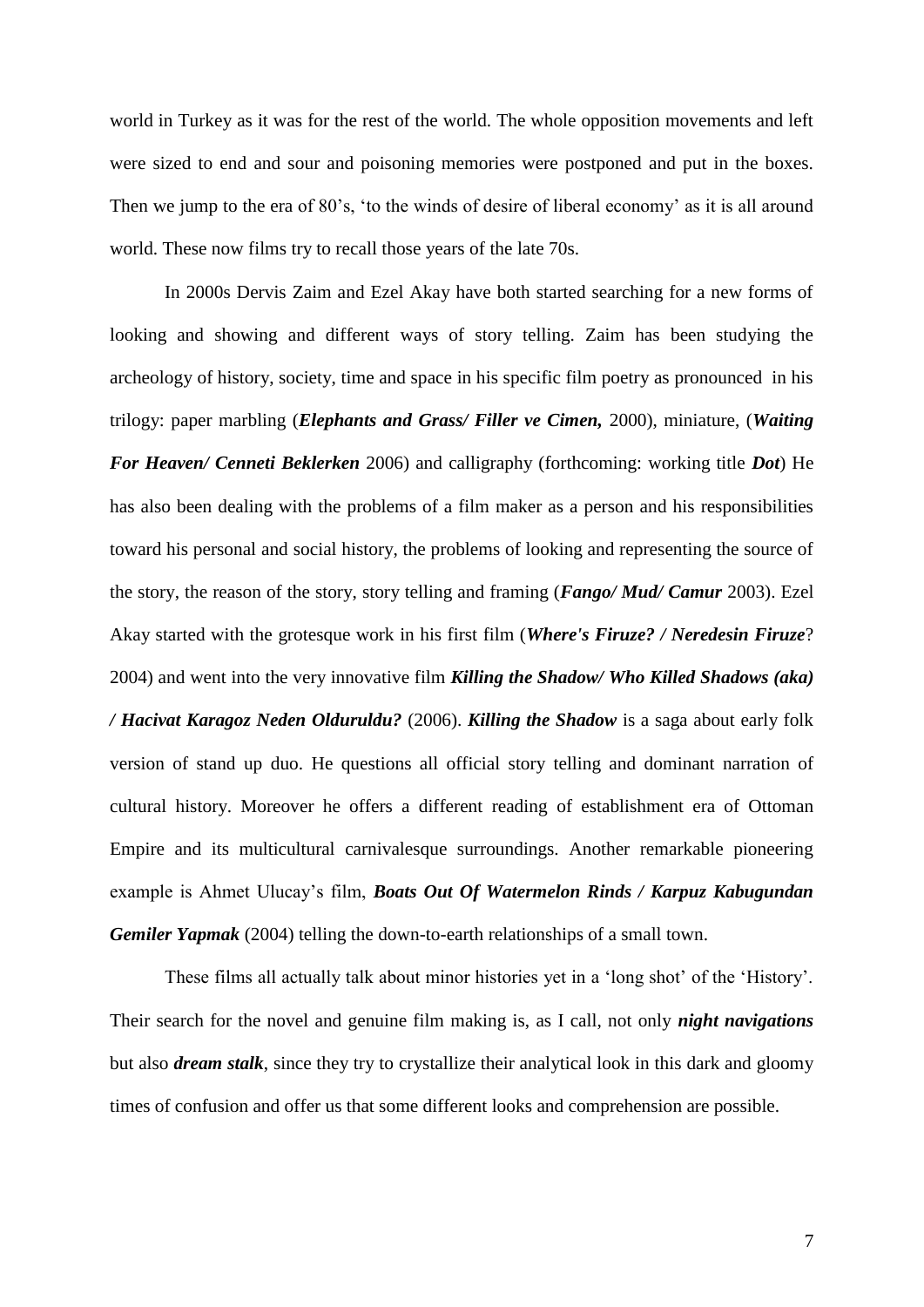Actually under the uneven development of the long history there is an emerging need to find new ways to talk about experiences and to forget and remember for the future, as Huysen suggests (2003). Derrida describes this history as being a cut out from a larger photography that bleeds all the time. In Godard's latest film, *Our Music*, Goytisollo, appears as himself, underlines that nothing really pass by once you have experienced violence; the wounds are always alive and victims are altered on the way. Victims become victimizers.

Obviously some considerable films after the mid 90s have gradually distanced themselves from the conflicts around the class, society and gender issues and reproduced a kind of 'philosophizing' the culture of glorification of the lumpen attitudes toward life and sensations of pure 'nothingness'. I believe that the era of 80s' refusal and disregard of the criticism, disgraceful manner towards knowledge and production and socialization of knowledge, appreciation of apolitical, illiterate and prosaic daily demeanors, sublimation of nationalism and racism have all fed this phenomenon. Little man's shattering life is now full of drama and they are the aliens of urban space. No woman, no class conflict or social analysis is included in these 'male weepy' films, which are praising these growing tendencies of appropriation of dominating and official ideologies.

Long time traumas with no mourning and healing after each leftist turn or any opposition and their brutal falls by coups, followed by profound stillness are one of the main effects we even hesitate to question. Moreover, the strapping and economic crises one after another followed by high unemployment and rapidly mounting poverty, bringing about the feelings of hopelessness and helplessness among mainly male silent majorities, are all crucial when we focus on the Turkey's specific conditions. The migration from agricultural areas and particularly from South East crowding big cities with insecurity and desperation under the zones of industrialized and/or post-industrialized urban life that is shaped by rearrangement and redefinition of labor divisions create a turmoil in social life and class consciousness. I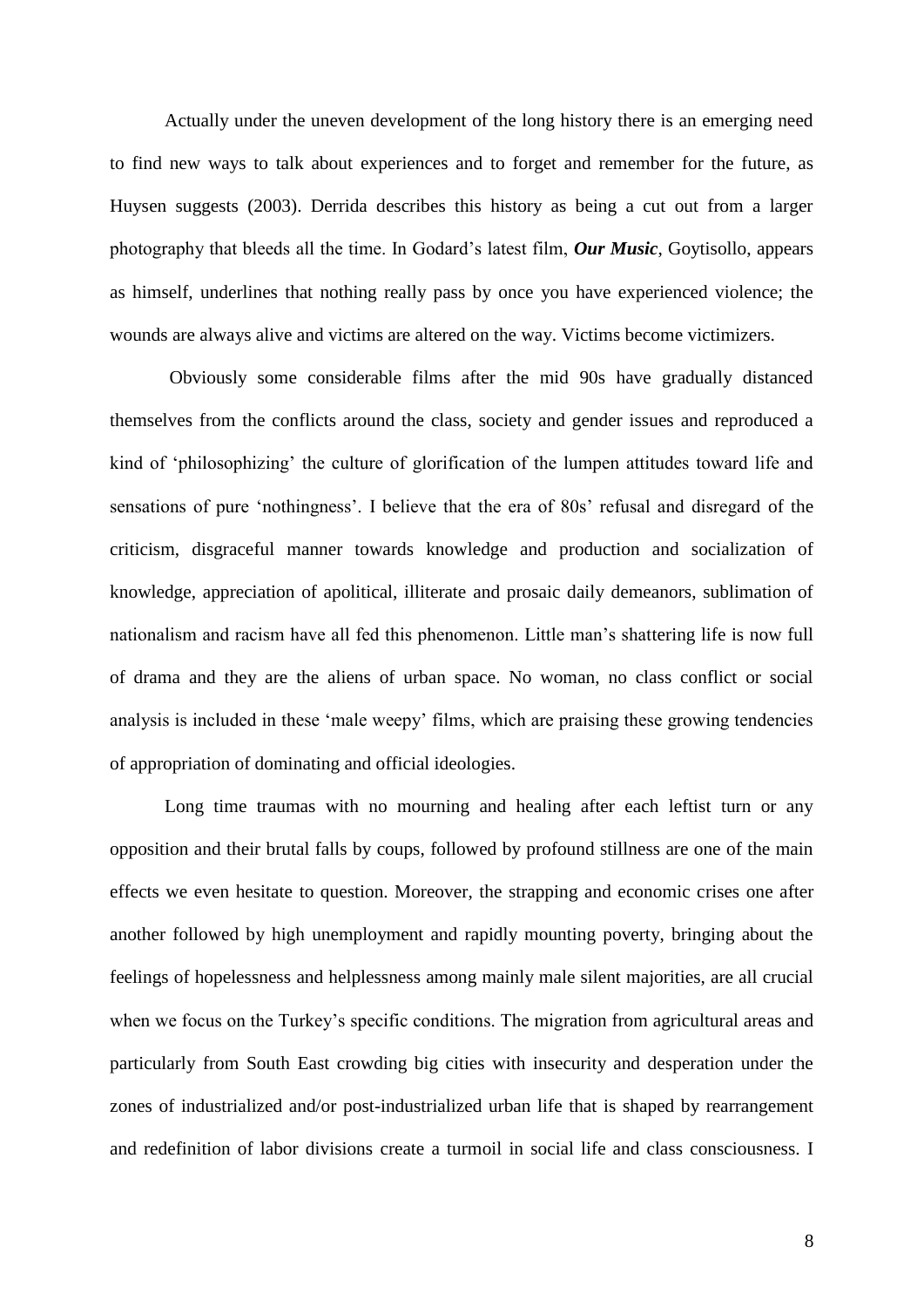think this conjuncture brings about not only strong discomfort and even hate toward "the others" among whom women have taken their part but also the silent denial of the whole society about the violent coups that results in uncomfortable and never confessed feelings of shame and disgrace. Broken social wholeness and disabled public of everyday life becomes an intense nuisance. New cognitive maps for crowded space need to be sorted out. Male ego has to deal with unemployment and confront this new-shared space by his others. Fear and the fantasy restore the forms of representation of specific genres and aesthetics.

Since the man's crushing life on the street is now full of drama, brutality in attitudes and in tones of these male characters becomes dominating the stories. No woman is included. They are either not present or faintly represented as shadows or act as film noir dummies that bring in all the menacing things in life of male characters. Sharing the interrelated scripts in *On Board / Gemide* (Akar, 1998) and *A Madonna in Laleli / Laleli'de Bir Azize* (Sabanci, 1998), the directors, Serdar Akar and Kudret Sabanci, introduce us with the bewildered gang of lumpen heroes. They look for fight, beverage and women. Directors idolize this world. Bunch of hooligans with their "blessed" lumpen attitudes drink beverages, kidnap and rape a foreign prostitute who is also the victim of the same world system, with no language and no expression. Directors promote and polish this hurt and wounded underclass male ego without being critical to their real problems and/or the meanings and experiences of unemployment, poverty and deprivation from life. Standing for all "the Others", the unknown, threatening women have taken their part to full fill the fear and fantasy.<sup>xi</sup>

The angst and dullness are not coming from not being able to be productive in a system like this but coming from not being successfully on the boat of lust and consumption. *The Bar / Barda* (2006) by Serdar Akar is the latest example of this track of films equaling consumption with corruption. He assaults and terminates everything around with 'out off focus' and 'lost in the space' camera eye. While Akar declares that he is willing to show faces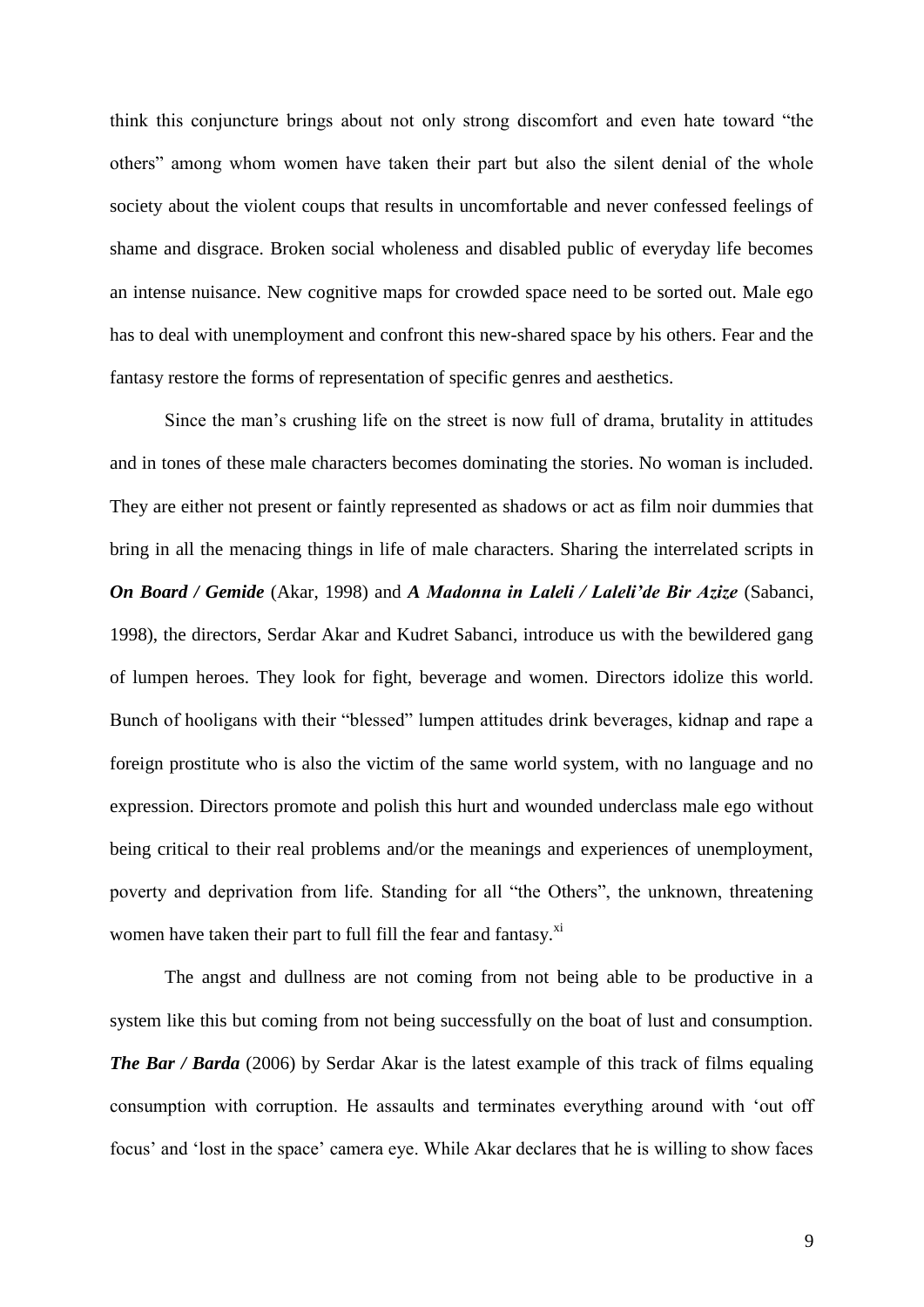of violence, he actually reproduces violence with hostility. We, the spectators, are expected to enjoy this epidemically reproduced cruelty. Now, individual, who is the object of desire, learns and enjoys all torment and discomfort s/he experiences while s/he consumes passionately.

These particular directors, but above all Demirkubuz, claim existentialist references in their films to the major Existentialist writers; yet notwithstanding their references the stories' narration itself and the characters of their films become once anticipated nightmare of those writers they refer to. It seems that the main difference and/or the resemblance between the referrers and the referred ones are "*the existentialist nightmare came through*" characters, who are blowing in the dark and gloomy world of irresponsibility; and male whippy melodramas are also falling behind the reasoning of their state of "*indifferent, lost in space*" being. The reckless characters' acts are not about the angst which is originating from the individuals' responsible desperation and disturbance from the system and/or the state of the world they live in; above and beyond they have no will to chance anything. They do things just because they want to; no responsibility for their actions. They easily surrender themselves to the stream of fate without questioning. We do not understand why they are so angry, so lost. No spatiality, no temporality of diegesis tells us that. Since these films have very classical narrations and everything is woven in the course of continuous order, we cannot the put blame on the absurd or broken story line.

Besides, when we consider Dostoevsky's little people, little losers, we grasp the heaviness of the world surrounding them and feel the squeezing life, which put them in the corner. There are many voices and utterances while the events and the stories get thicker around his 'simple' but multilayered characters. As Bakhtin stressed out Dostoevsky's writing is polyphonic and dialogic.

10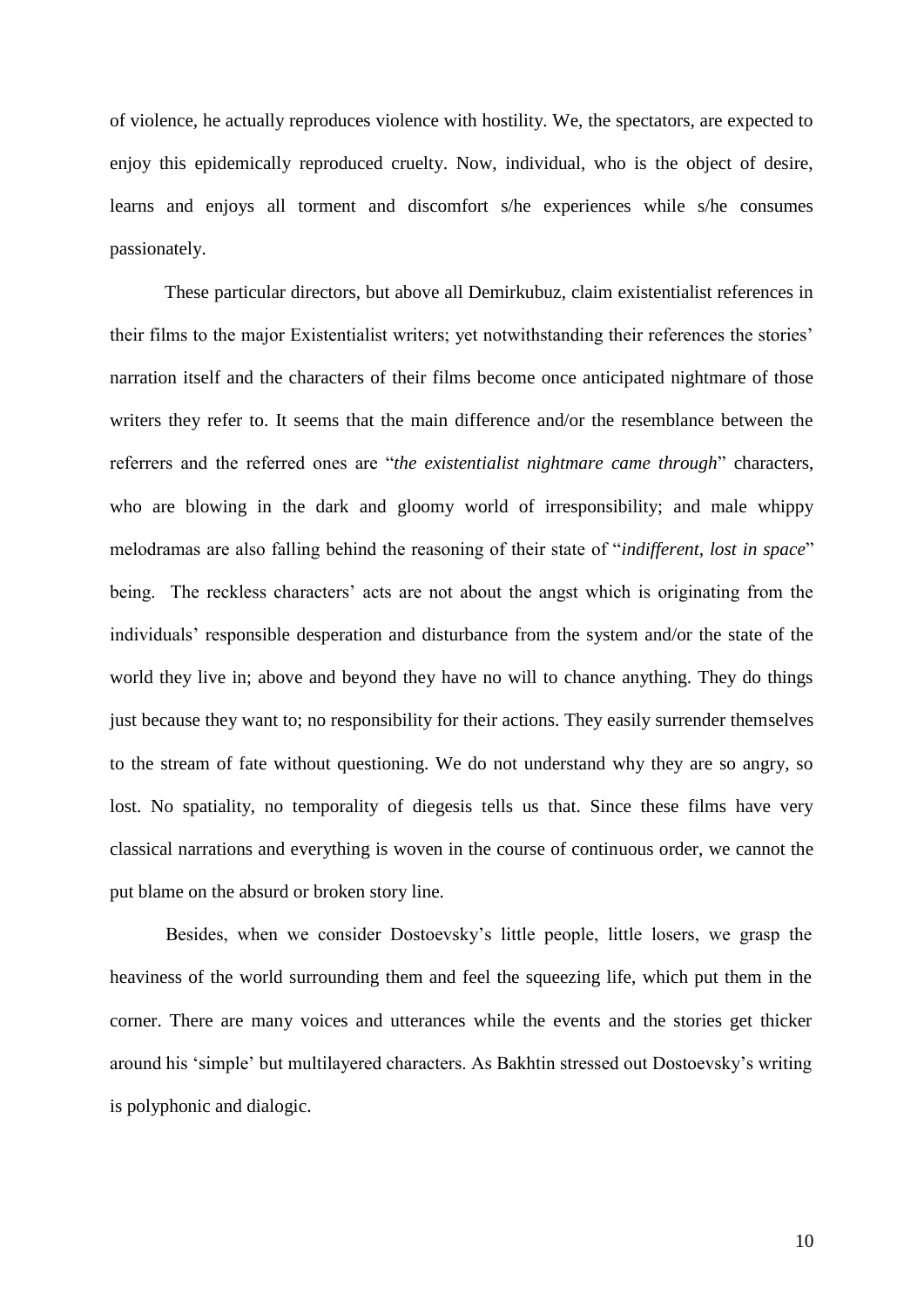If we look at Omer Kavur's films, as the recent ones from the same culture and geography, we can see all the traces of society, history and individual incorporated in his filmic space and time delicately in such a way that space and time work independently and open up a space for us for our inner film where we can comprehend the alienation and anguish of his characters. <sup>xii</sup>

All bleeding cuts search for remedy. Who want to remember, to forget, to question, to survive, to hate and to put the blame on to "the others", to create and recreate "others" all exist together in the same boat in which people in Turkey and in the world in a larger scale experience very similar mixture of puzzlement, confusion, hope and comprehension about society, and history. Rendering options are also in our new arrival directors' hands as it is for the rest of the society. This depends on whether this task is going to be undertaken in analytical or reactionary lines.

## *REFERENCES*

<u>.</u>

Bakhtin M.M. (1986, 1994) Speach Genres & Other Late Essays, Austin, TX: UTP, Huyssen, A. (2003) "Present Pasts: urban palimpsests and the politics of memory" Stanford, Calif: Stanford University Press, (AH) Lefebvre H. (1991) The Production of Space, Oxford: Blackwell.

Min-Ha, T. T., (1989), "Outside In Iside Out", J.Pines & P.Willemen, (eds) Questions of Third Cinema, London: BFI.

<sup>i</sup> As stated in *North Wind* (Oberli, Switzerland, 2004) *Berlin is in Germany* (Stöhr, Hannes; Germany, 2001), *Brassed Off* (Herman, UK, 1996) *Late Full Moon* (Zahariev, Bulgaria, 1996), *Maria* (Netzer, Romania-Germany- France, 2003), *Marius & Jeannette* (Guediguian, France, 1997), *My Name is Joe* (Loach, UK, Germany, 1998), *Struggle* (Mader, Austria, 2003), *Time Out* (Cantet, France, 2001) *Navigators* (Loach, UK, 2001) *Blame it on Voltaire* (Kechiche, 2000, France) *Berlin is in Germany* (Stöhr, 2001, Germany) *Life Kills Me* (Sinapi, 20002, France). I intent to use English translation title as original foreign title if it is not stated otherwise and I will use the same for Turkish films together with their Turkish titles.

ii *Hi Tereska* (Glinski, Poland, 2001), *Purely Belter* (Herman, UK, 2000), *Ratcatcher* (Ramsay, UK, 1999), *4Ever Lilya* (Moodysson, Sweden, 2002), *Child Murders* (Szabo, Hungary, 1993), *Engel & Joe* (Jopp,